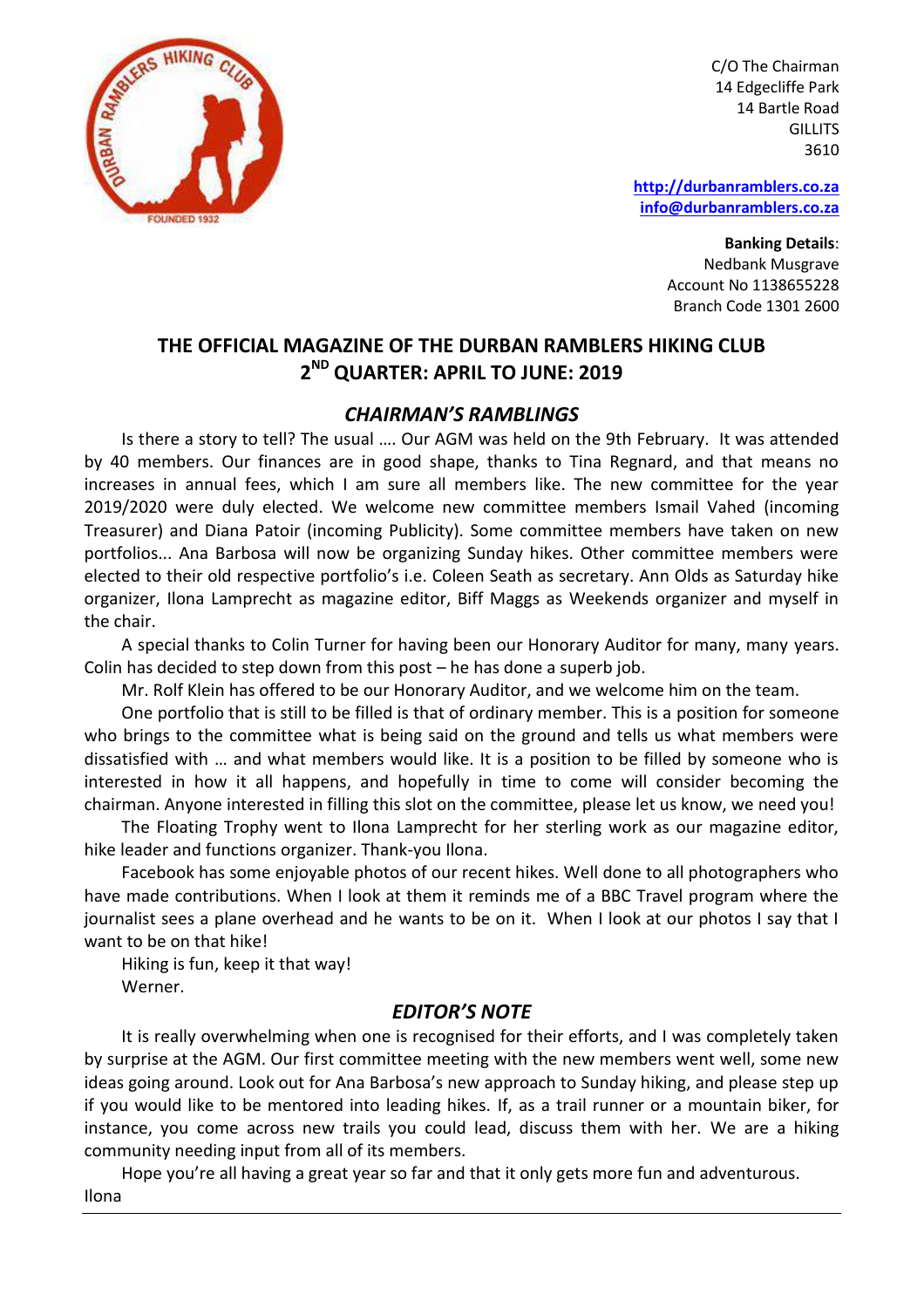#### *COMMITTEE MEMBERS*

| Chairman                 | Werner<br>Vanslembrouck | 084 206 7836 | 031 767 2969 | werner.v@iafrica.com                   |
|--------------------------|-------------------------|--------------|--------------|----------------------------------------|
| Secretary                | Coleen Seath            | 082 735 7659 |              | coleensea@gmail.com                    |
| Treasurer                | Ismail Vahed            | 083 786 6733 |              | ismailvahed@mweb.co.za                 |
| Sunday Hike Organiser    | Ana Barbosa             | 082 496 2320 | 031 462 6492 | ABarbosa.DRHC@outlook.com              |
| Saturday Hike Organiser  | Ann Olds                | 083 666 5630 | 031 767 1027 | annolds2@gmail.com                     |
| <b>Weekend Organiser</b> | <b>Biff Maggs</b>       | 082 609 9684 |              | Biffmaggs101@gmail.com                 |
| Publicity                | Diana Patoir            | 083 468 6941 |              | durbanramblers.publicity@gmail.<br>com |
| <b>Ordinary Member</b>   |                         |              |              |                                        |
| Magazine                 | Ilona Lamprecht         | 076 912 9829 |              | ilona.tangodreams@gmail.com            |
| <b>Website Organiser</b> | Abdullah Dada           | 084 478 6779 | 031 269 1921 | dada@greenit.co.za                     |
| <b>Honorary Auditor</b>  | Rolf Klein              | 073 982 4976 |              | rolf.klein@telkomsa.net                |

#### *MEMBER NEWS*

#### *NEW MEMBERS:*

We have a number of new members that have joined us this year: Our new single members are:

- 
- 
- Margie Pearce **Calculate Sue Moody**
- Janet Mead
- Sue Verster **Manual Accord Contract Contract Occupy** Heather Downie
- Colleen Phillips **Collegen Phillips Roswitha Papendorf** 
	-
	-

And two new couples are:

- Sam Dwyer and Lorraine Johnson. Sagren and Charmaine Achary
- Our best wishes to Gordon Tomlinson in his relocation to Cape Town to be closer to his family.

Congratulations go to Alan Karssing for having his photograph selected for the Highway Mail of 22 February 2019.



Alan Karssing captured this beautiful photo of one of the most iconic features in our community: The steam train at Kloof station.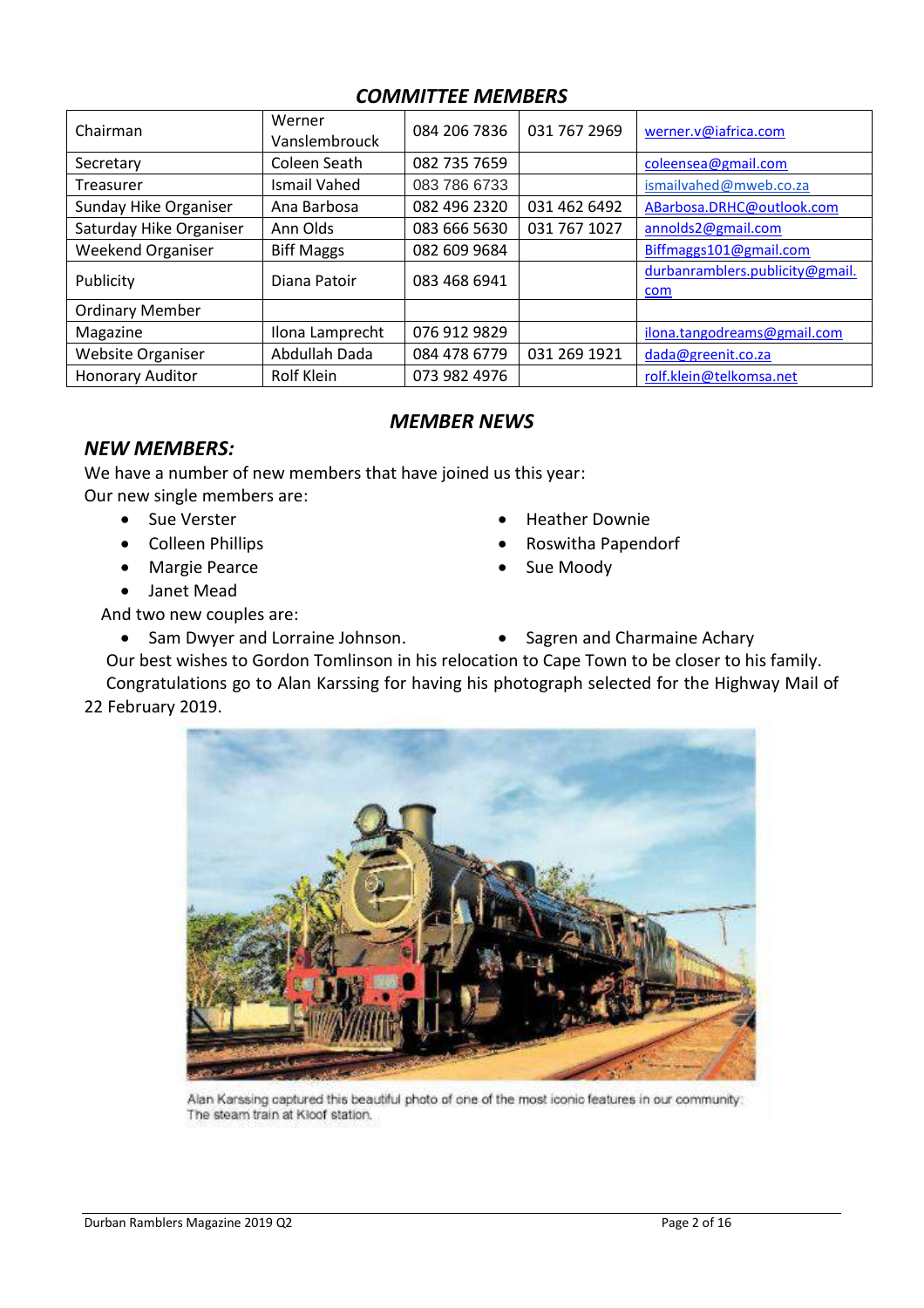#### *INFORMATION*

#### *MAGAZINE:*

Don't forget to send us any personal email and/or postal address changes to ensure the magazine reaches you. It has come to our attention that not everyone receives the bulk emailed magazine, if you know anyone who has not received theirs, suggest they look in Spam, and if not there, send an email to myself so I can confirm email addresses or make sure that [info@durbanramblers.co.za](mailto:info@durbanramblers.co.za) is on your contact list.

Note: If you have been receiving the magazine by post and now want the speedier email version in full colour, advise the secretary, Coleen, and send us your email address. This helps reduce the posting costs and possible delays with getting the magazine to you.

I know a number of you have been on interesting adventures recently, we would love to read about them. Please, don't be shy, let us have your story. This is a magazine to keep our fellow Ramblers in the know, so please use this platform to share any information you may find relevant. I am looking forward to Bev's story about the Rim of Africa hike she participated in.

#### *WEBSITE:*

The website [\(www.durbanramblers.co.za](http://www.durbanramblers.co.za)/)) as well as the *Durban Ramblers Hiking Club*  Facebook page may be viewed for information regarding the club, hikes, etc. It's an interesting experience to peruse the archives on our website. I have found them most entertaining. Biff is doing a great job getting them up to date. If you have any archival info you think merits being included, communicate with Biff about it.

Should you wish to contribute photos to the Facebook page please send your contributions to Diana, our Publicity person. You may also ask Diana to remove photos you would rather not be there.

#### *MONEY MATTERS*

#### *SUBS FOR 2019:*

According to our Constitution, subs are due after the close of the AGM. Members have until the end of April to pay their subs; thereafter he/she shall cease to be a member.

- The fees remain the same for another year:
- Single Member R100
- Family R150 (excluding children 18 years or older)
- Joining Fee is R50,
- New members joining after 1st July will only pay half the annual subs.
- For past members wishing to rejoin Durban Ramblers after being absent for a year or more, a new membership application form needs to be submitted and the joining fee, in addition to the annual subs, is to be paid.

The Membership Form, which can be downloaded from our website, [http://durbanramblers.co.za/forms/,](http://durbanramblers.co.za/forms/) is to be completed in full: Hike Names, Dates and Signatures of Hike Leaders, before handing or emailing them to the Secretary along with your proof of payment. If you don't have the facilities to do this from home, you can scan and send from your nearest PostNet. If you have completed three hikes and want to continue hiking with us, please do so as a member of our wonderful group, then we don't need to hassle you to sign the indemnity form for each hike.

Please pay by EFT directly into the new bank account – include your full name as reference into the bank account referenced on the front page of this magazine. Cheques and cash both attract big bank charges, so to help reduce our banking fees, kindly endeavour to make EFT deposits.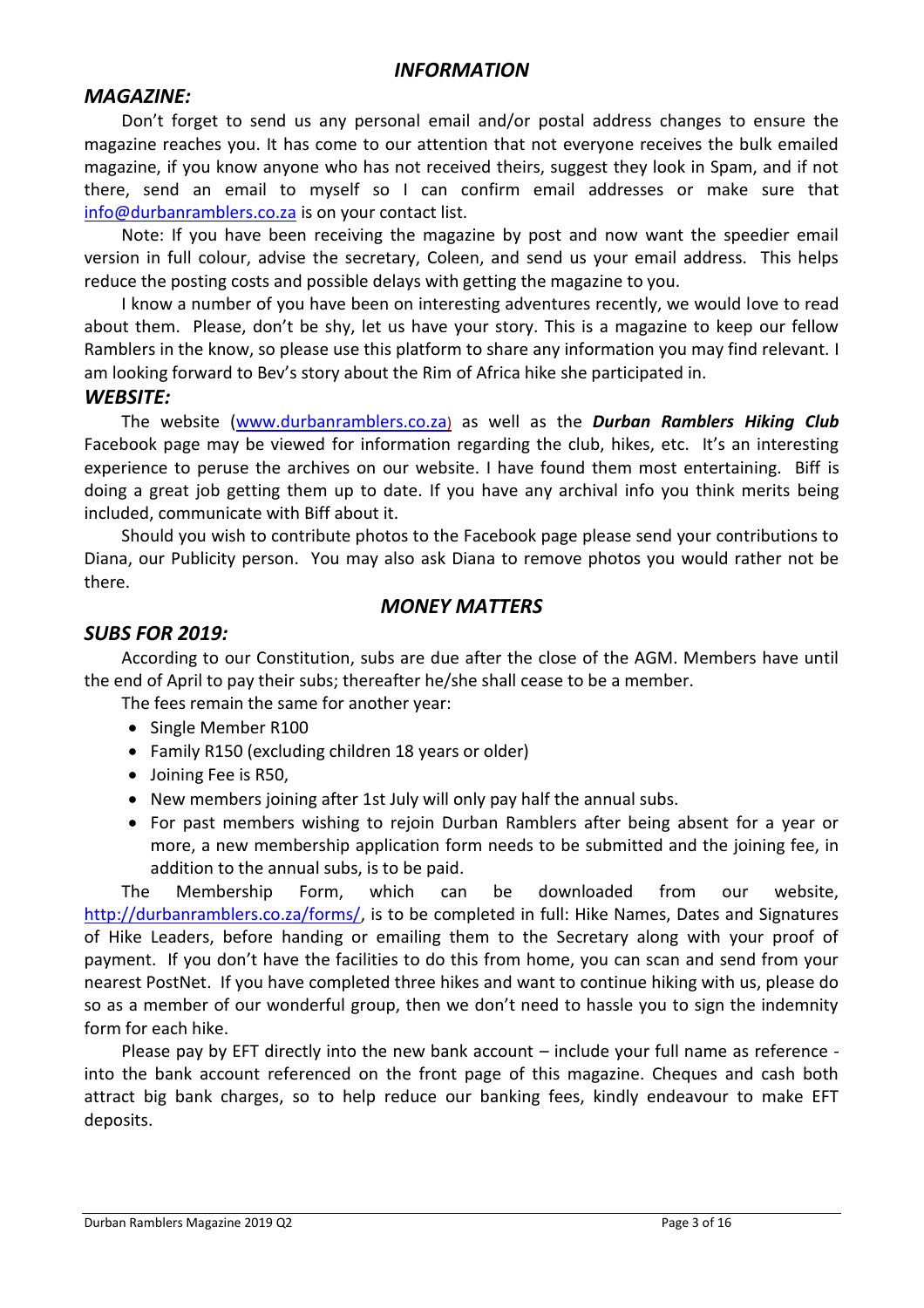#### *HIKE DONATIONS:*

On some of the hikes hikers are asked for donations and in some cases the club makes donations on behalf of the members. Here is a breakdown of recent donations made.

| DONATIONS MADE ON HIKES - 1ST Q 2019 |                |                |               |               |               |                               |
|--------------------------------------|----------------|----------------|---------------|---------------|---------------|-------------------------------|
|                                      |                |                | <b>Hikers</b> | <b>Hikers</b> | <b>Hikers</b> |                               |
| Date                                 | <b>DRHC</b>    | PUB HOL        | (Wed)         | (Sat)         | (Sun)         | Hike                          |
| 18/12/29                             |                |                |               | 535           |               | Iphithi Nature Reserve        |
|                                      |                |                |               |               |               | <b>Crowned Eagle</b>          |
| 18/12/29                             |                |                |               | 535           |               | Conservancy                   |
| 19/01/12                             |                |                |               | 1030          |               | Alverstone Nature Reserve     |
| 19/01/19                             |                |                |               | 400           |               | Springside Nature reserve     |
| 19/02/06                             |                |                | 340           |               |               | <b>Everton Conservancy</b>    |
| 19/03/02                             |                |                |               | 540           |               | <b>Palmiet Nature Reserve</b> |
| Total                                | R <sub>0</sub> | R <sub>0</sub> | R 340         | R 3 040       | R 0           | R 3 3 8 0                     |

Following on from the AGM the committee is looking into making specific donations to some of the reserves we have the pleasure of hiking in, one of which is Pigeon Valley where we will take out membership with Friends of Pigeon Valley as a Club. Should you wish to contribute in a private capacity, contact Crispin Hemson on 082 926 5333. [support-glenwoods-urban-nature-reserve/](https://bereamail.co.za/148216/support-glenwoods-urban-nature-reserve/)<br> **Contact Contact Contact Contact Contact Contact Contact Contact Contact Contact Contact Contact Contact Contact** 



Friends of Pigeon Valley during one of their monthly wake

## Support Glenwood's urban nature treasure

BEREA: coidents are teged to support one of Dorban's symmetries reserves. Pignon Valley. This small<br>triban nature reserve in Glenwood<br>has remarkable hiediversity. It is home to two rare may species, the Netel Elm and Natel Forest Loomt. the endangered Spotted Ground-<br>Thrush and the rare Short-barred Sepphire buriently.

Crispin Hereson, chargerson of the Friends of Pigeon Valley, and<br>promities for the Friends of Pigeon<br>Valley in 2019 include kidelying<br>the Natural Resources Division of the a Thekwini Metro on those key issues which is<br>cluded replacing the conting force with a new fence at the top of the bank.

"The replacement has been premised by Natural Resources<br>succ 2005. The costs from the<br>tailure to replace it become evident<br>a year ago when a wronan was hared down the bank and murdered. We also aim to a Hocate scene of the Red Duikers. The number have grown rapidly, to around 65,<br>and duikers have taken to moving

Join botanical society on Hillcrest THE Botanical Society KZN Coastal Branch will visit<br>Hillcreat AIDS Centre piant nursery on Saturday, 25

January<br>Nursery manager John<br>Lund will lead a four of the Lund will lead a lour of the minsery

outside the reserve. Last month at prognant dutker that had moved out.<br>of the reserve was killed by dogs. The relocation was associated late<br>last year by Natural Resources, but action has not yet been takes," he **vid** 

Crispin said the third issue was repairing the main track. He<br>said crosion in recent years had made part of the truck ansafe and there was an urgent need for reconstruction and orgoing

maintenance.<br>"The Prizeds are involved in origoing clearing of alien vogetation. Pigron Valley is now

Meet in the Hillcrest AIDS Centre car park at 9am. will be served. The gift shap.<br>Waza Moya, will also be open.<br>Booking is essential.<br>Contact botsoc-kzn@mwab. co.za. 031 201 5111 or 071 B 603 893 All weicome

largely free of invasive plants as a largely fire of invasive plants as a<br>result of the persistent work done.<br>The creeper fpomova indica, which<br>used to the cover large areas of the the cooper sponsors makes of the<br>park, is now herd to locate. The<br>Friends also lead a monthly walk on the vectoral Saturday of each

month at 7.30am, dan is open to<br>the poplic, he said.<br>The Friends are affiliated to<br>the Disthan Boarch of WESSA, Those interested in uniting to members should send their<br>name and sumasse and contact entail and plinne number to piendsopigeonrattey Phynosil, ców.

#### *RHINO CARD*

As the entrance fees for the Ezemvelo parks such as Krantzkloof Gorge and Stainbank Nature Reserve have gone up again, now at R40 pp, it might be worth your while to look into getting a Rhino card which gives you entry into these venues. Your basic Rhino Card costs you R250 per person (under 60 yrs of age) or R230 per person (over 60 yrs of age) for a year's membership. There is no juvenile rate. There is also only one loyalty card, the Rhino Card. See <http://www.kznwildlife.com/rhino%20card.html> for more information.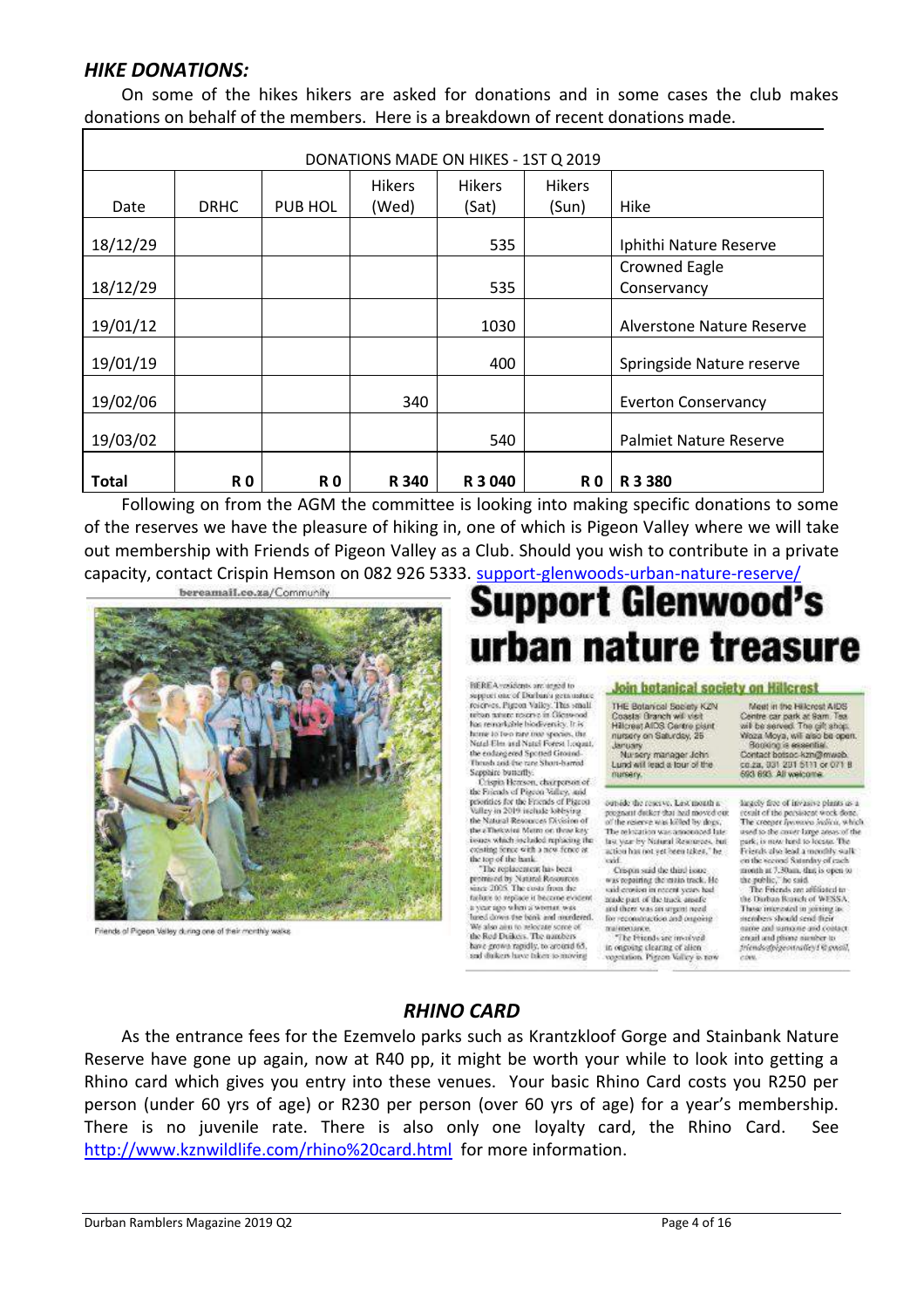#### **About Ezemvelo KZN Wildlife**

Ezemvelo KZN Wildlife's (Ezemvelo) mandate is derived from the KwaZulu-Natal Nature Conservation Management Act (Act No.9 of 1997), which is to direct the management of nature conservation within the Province including protected areas (PAs). This includes the development and promotion of ecotourism facilities within the PAs.

With its headquarters at Queen Elizabeth Park in Pietermaritzburg, the provincial capital, Ezemvelo manages more than 120 protected areas and is the leader in sustainable biodiversity conservation. It has recently broadened its focus to become more relevant to communities living adjacent to their parks - primarily through job creation and sustainable natural resource harvesting.

**Ezemvelo KZN Wildlife** - is entrusted with the long-term conservation of the regions rich biodiversity for the people of South Africa. In more than 100 years of formal conservation in the province of KwaZulu-Natal, the various departments and statutory organisations that evolved into today`s KZN Wildlife have received many formal awards and words of praise for the quality of their service to conservation and for the high standard of management of the province's natural resources.

**EWorld Class Resorts and Accommodation** - Ezemvelo KZN Wildlife Resorts invites you to enjoy the ultimate wildlife experience at our world class resorts. From the heights of the Maloti-Drakensberg Park World Heritage Site, through the tropical savannahs of Zululand where the Big 5 inhabit Hluhluwe Imfolozi Park, and on to the brilliant coral reefs of the Indian Ocean that fringe the lakes and wetlands of the iSimangaliso Wetland Park World Heritage Site.

#### *HEALTH AND SAFETY ISSUES*

#### *EMERGENCY CONTACTS:*

While hiking and rambling is usually all good fun we should also be aware that sometimes something can go amiss and we might find ourselves in a stressful situation. There is an emergency app you can download to your mobile phone from [www.mysos.co.za](http://www.mysos.co.za/) which will provide you with all the emergency numbers in the area where you need it.

#### *PERSONAL EMERGENCY CONTACT NUMBERS*

*Please have your emergency contact number(s) under ICE (In Case of Emergency) in your cell phone and on the new cards issued, or a label of some sort attached to your day pack. Details should consist of your name, ID number, name of medical aid and membership number (your* 

*medical aid card should be with you too) and the name/number(s) of someone to contact. Emergency personnel will look for your ICE details.*

*Hospitals will not send an ambulance/paramedics if your medical aid details are not available. Please carry these important details with you on each hike.*

#### *HIKING ETIQUETTE*

Most of us don't need reminding of how to behave on a hike in such a manner that the experience remains pleasant for all involved in the adventure. Some things to remember though are:

- Stay behind the leader. Our leaders are volunteers and are sometimes leading a new route or leading a route for the first time and taking it over from another leader. Regardless of the reason, please do not add unnecessary stress on a leader by going in front and possibly missing the next turnoff.
- By the same token, lagging behind to take photographs or pick up things also creates tension in the group when they have to wait for you to catch up or send someone back to look for you.
- Please make sure you can see the person in front of you, and also the person behind you.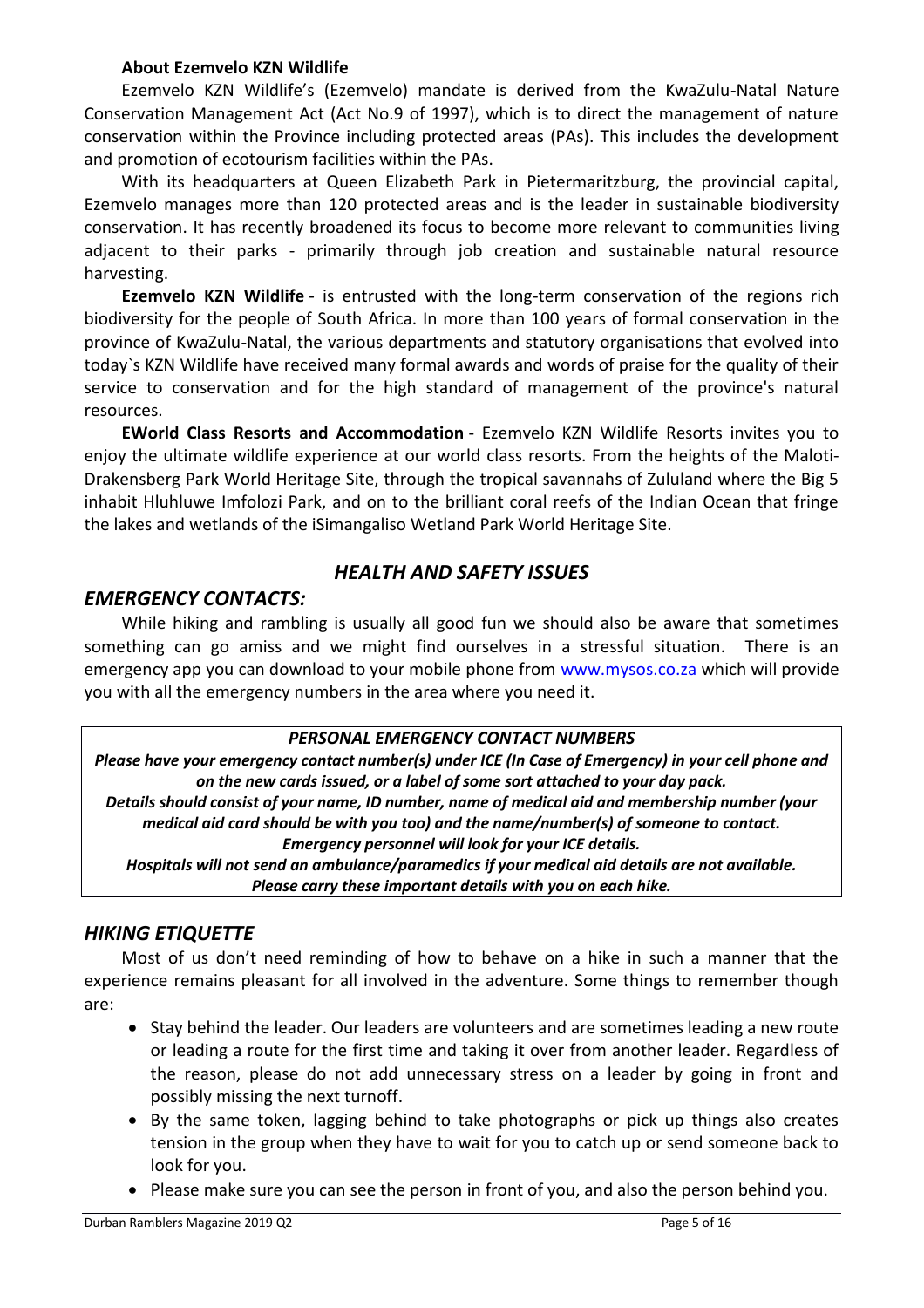- If you stop to take photographs or a phone call please step off the path so that the people behind you don't bump into you and can carry on walking.
- If you bring children along on the hike, you are responsible for them. The children should be respectful of other hikers. Running in between fellow hikers, up and down the line is not only rude, but also dangerous and can cause accidents.

American Hiking Society has this to add: (from [https://americanhiking.org/resources/hiking](https://americanhiking.org/resources/hiking-etiquette/)[etiquette/\)](https://americanhiking.org/resources/hiking-etiquette/)

#### **Be Respectful of the Land and Other Hikers**

Almost every group of people have some unwritten rules to help govern their activity and make things more pleasant for all those participating. Rules such as not cutting in line at a ski lift and keeping your elbows off the table when eating at Mom's house are just two examples.

Hikers are no different. Following a few unwritten rules can help make your hike and the hike for others more pleasant. Among some commonly observed practices are:

- Hike quietly. Speak in low voices and turn your cell phone down, if not off. Enjoy the sounds of nature and let others do the same.
- If taking a break, move off the trail a ways to allow others to pass by unobstructed.
- Don't toss your trash not even biodegradable items such as banana peels. It is not good for animals to eat non-native foods and who wants to look at your old banana peel while it ever-so-slowly decomposes? If you packed it in, pack it back out.
- Hikers going downhill yield to those hiking uphill.
- When bringing a [pet](https://americanhiking.org/resources/hiking-with-dogs/) on a hike, be sure to keep it on a leash and under control. Don't forget to pack out pet waste as well.
- Don't feed the wildlife. While many animals stay hidden, others are not so shy. Giving these creatures food only disrupts their natural foraging habits.
- Leave what you find. The only souvenirs a hiker should come home with are photographs and happy memories. (And maybe an improved fitness level!)
- When relieving yourself outdoors, be sure to do so 200 feet away from the trail and any water sources. Follow Trace principles.
- Walk through the mud or puddle and not around it, unless you can do so without going off the trail. Widening a trail by going around puddles, etc. is bad for trail sustainability. Just because it looks easy to cut the corner off of a switchback doesn't mean it is a good idea. Help preserve the trail by staying on the trail.
- If hiking in a group, don't take up the whole width of the trail; allow others to pass.

#### *FIXTURES*

#### *WEEKENDS AWAY: Organised by Biff Maggs Shawswood Report for January 2019, by Jill Dunstone, photos by Harry Holderness.*

We arrived at Shawswood on an absolute stinker of a day – temps in the 30's and blazing sun. The early arrivals were brave enough to go out for a short walk and came back looking like they'd had a swim instead!

Our ever-hospitable hosts, Wendy and Bundy Shaw, helped us settle in and explained that another group were booked in for the same weekend: a crowd of trail bikers from Jo'burg. Fortunately the facilities are perfectly adequate for large groups and we enjoyed chatting to our new friends.

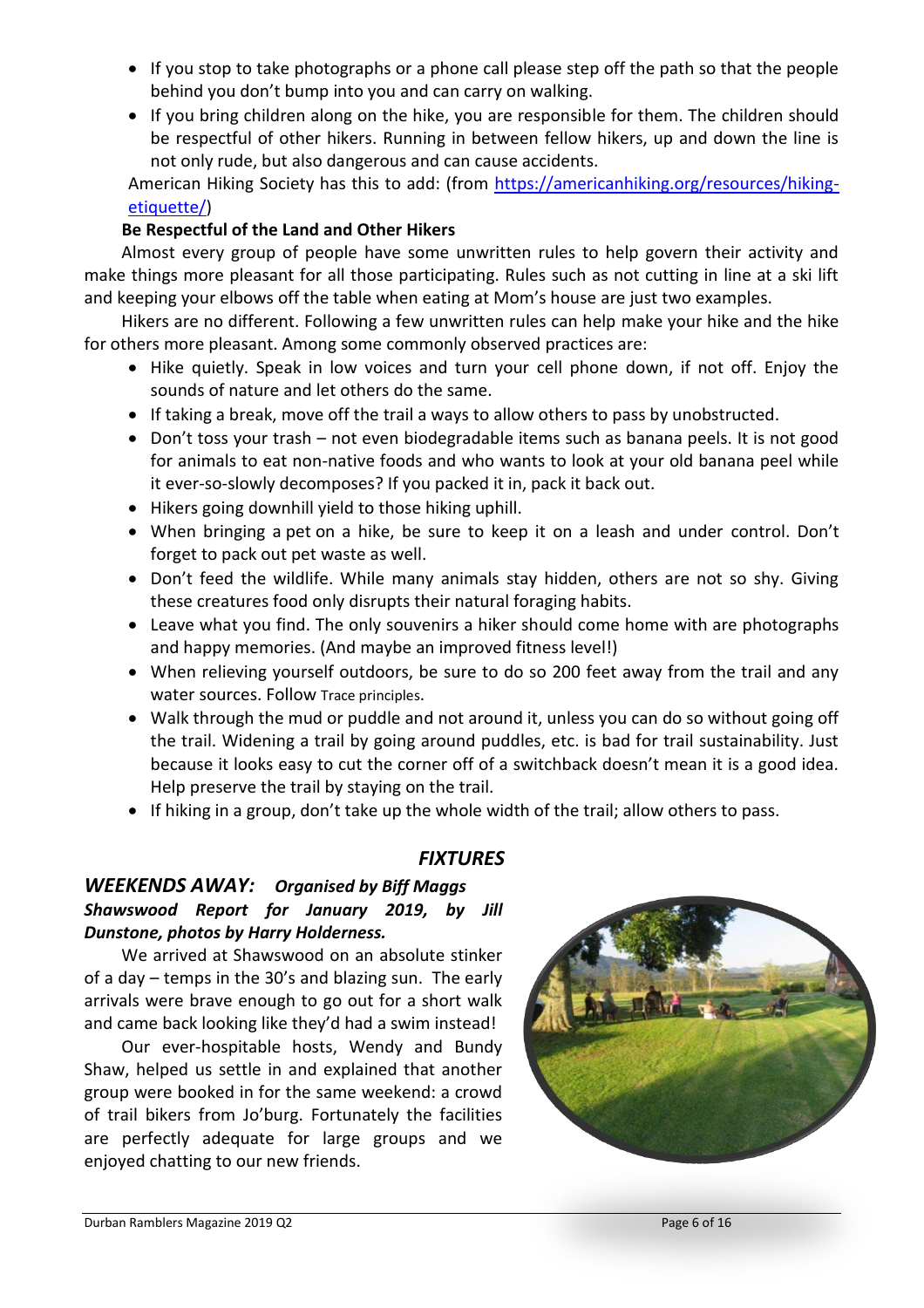

and doing our thing.

For Saturday two walks had been planned: to hike up Mt Gilboa and lunch at the top of the Grey Mare's Tail falls, or to walk to the base of the falls through the rocky gulley. But the day dawned wet and misty and after much deliberation it was decided that both options were a bit too risky and would in any case not be very enjoyable. The bikers were undeterred and we watched them

cycle off in the rain before splitting up into small groups

Sunday arrived dry and cloudy – perfect hiking weather and we were delighted to meet Margret Kirsten, who now lives at one of the Ambers.



Margret led us on a delightful hike up a hill and down again, mainly on forestry land. The



route is the Forest Gnome Trail and sure enough, we found a little gnome in his` hokkie'. We took a few wrong turns, which all added to the fun, and it was a very contented group that arrived back at the cars at the end of another good weekend away.

Many thanks Biff, for the arrangement of it all. And thanks to the great group of Ramblers – it's the companions that make these weekends so enjoyable.

#### *UPCOMING WEEKENDS AWAY:*

Just to confirm that

Easter weekend 19th to 22nd April is now fully booked.

Any queries Biff Maggs: 082 609 9684 - biffmaggs101@gmail.com.

After the Easter weekend has been completed, Biff will book another Venue for June or July. Will advise on Facebook.

#### *RECIPROCITY AGREEMENTS*

**Keith from Midlands Hiking Club has been kind enough to extend to our members, not only an invitation to his day hikes, but also to their weekends away, including New Year.** You can view their schedule on their website:<http://www.gohiking.co.za/>



#### *Johannesburg Hiking Club.*

We have been approached by Johannesburg Hiking Club to enter into a reciprocity agreement to allow our respective members to be able to join in hikes and weekends away paying only member prices for these events.

This means you can continue hiking even when you travel to Gauteng. What this agreement means for us is: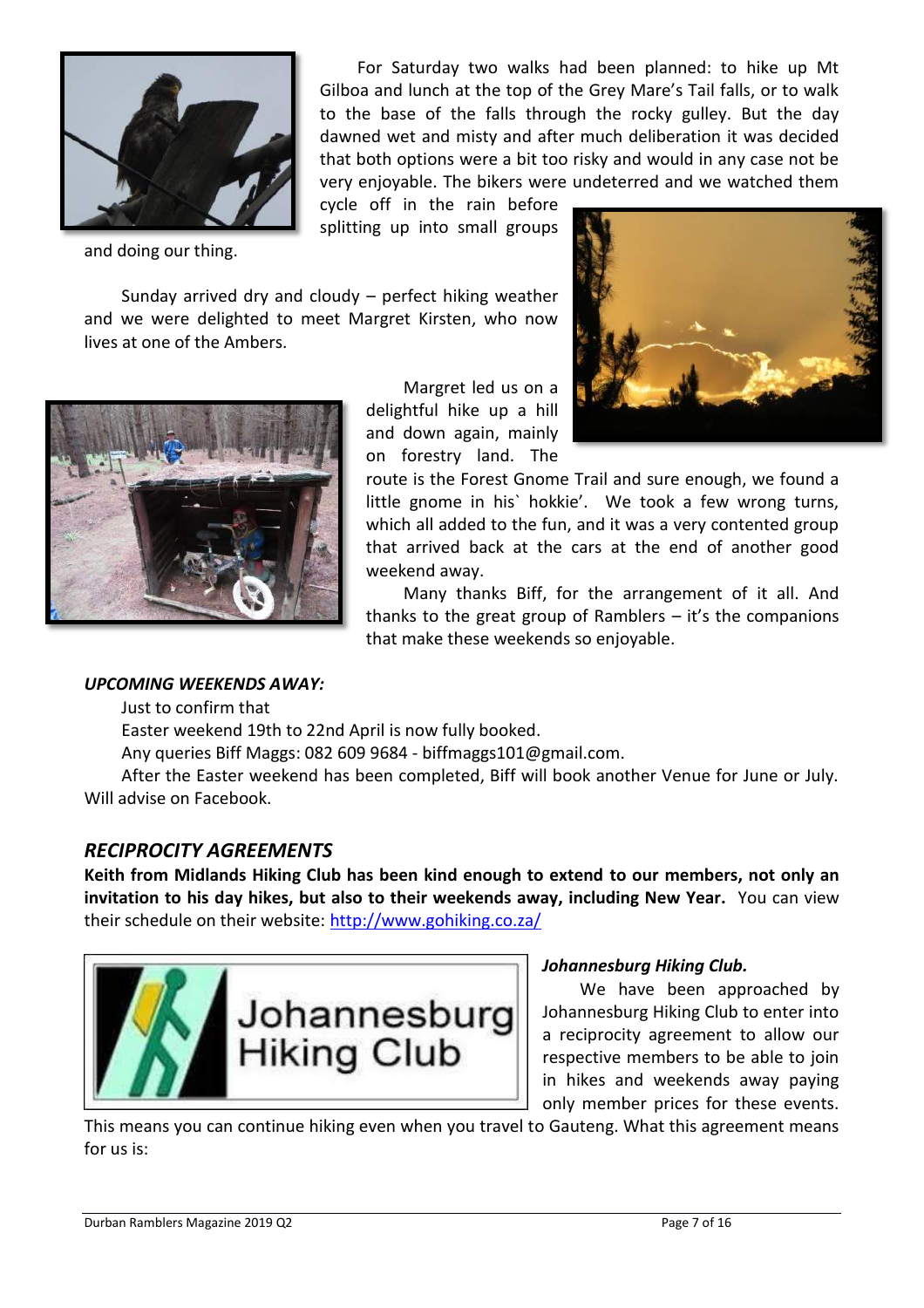- Our respective members would be welcome to attend any of the day hikes, away hikes, and social events and pay for the cost of the hike/event only and not pay any additional fee for being a visitor. When visiting the club all you have to do is produce a valid membership card.
- Each club will have a section on their website informing their members and the public that we have an agreement. There would also be a link on the website giving easy access to hiking programmes.
- Members of both Johannesburg Hiking Club and Durban Ramblers Hiking Club can go on hikes with a local club that has extensive knowledge of the area being hiked.
- The security of being with a group of hikers.
- The comradeship of fellow hikers.
- The benefit of being able to select and undertake hikes from both their daily and away hikes, when visiting another city.

**JOHANNESBURG HIKING CLUB TEL. 078 885 6505**

WEBSITE**: [www.jhbhiking.co.za](http://www.jhbhiking.co.za/)** HAPPY HIKING AND SEE YOU ON THE TRAIL

#### *WEDNESDAY MORNING HIKES: Organised by Coleen Seath.*

Please check details of the Wednesday Hikes with Colin Turner on 031 708 3517 or Coleen Seath on 031 202 2279 / 082 735 7659 (who will co-ordinate with leaders.) Information about the Wednesday hikes is posted on our Facebook page a few days before.



Taken on recent hike around Shongweni Club

#### *SATURDAY HIKES (AFTERNOON): Organised by Ann Olds.*

- Please get to starting point by 13.45 or 13.15 on occasion (please check schedule below) in order for the hike to begin on time.
- For directions to the starting point, please PHONE the organiser between 12.00 and 12:.45 on the day of the hike, don't SMS.
- Children are welcome but check suitability of the hike with the leader.
- Please bring at least 1 litre of water, a snack for half time and a hat. It is recommended that hikers carry their own water.
- There is no need to tell the leader you will be hiking.

#### *SUNDAY HIKES (FULL DAY): Organised by Ana Barbosa.*

- Please be aware that a certain level of fitness is required to do Sunday hikes. If you don't exercise regularly, or aren't an experienced walker please complete three Ramblers' Saturday afternoon hikes before joining the longer Sunday hikes.
- **Always** phone the hike leader the day before at the latest, to confirm details and let him/her know to expect you on the hike. Be mindful that the leader is also preparing for the hike on the Sunday morning.
- Please note that the meeting point and or time in the programme might change, or the hike route might change, or it might be raining and the hike cancelled therefore **you must phone the leader** or you might find yourself left out and left behind
- Please try to get to the meeting places at least 10 minutes earlier to help with arranging lifts.
- Bring the correct amount of money as change may not be available.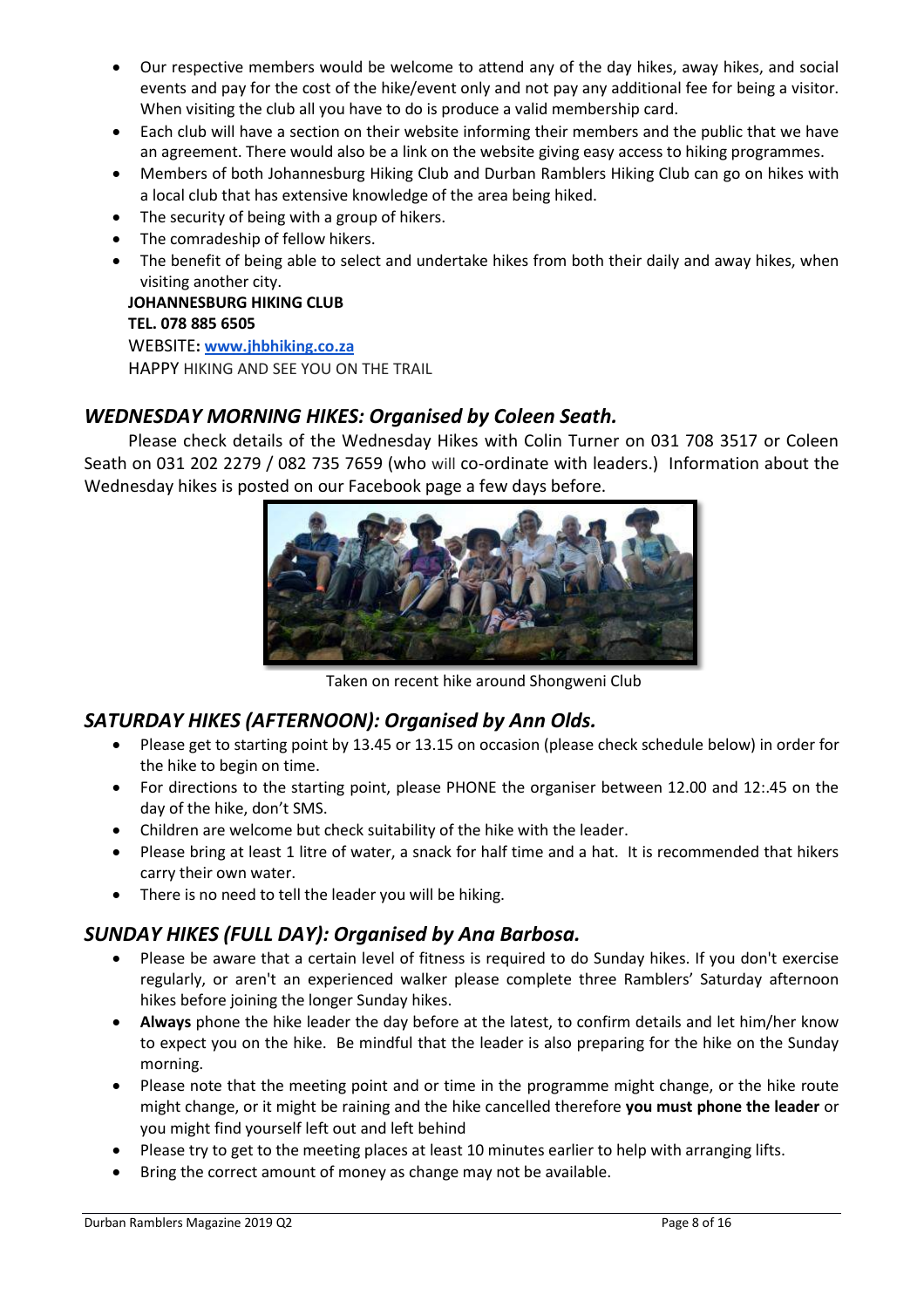- It is advisable to bring at least 2 litres of water, mid-morning snack, lunch and a hat. It is recommended that hikers carry their own water
- Keep Rehidrat in your pack in case of dehydration in the hot months.
- Use tick spray.

Hikes are described as being Easy, Moderate or Strenuous and are graded from 1 to 5, as follows:

- 1. A flat even walk
- 2. A hike without big and steep inclines
- 3. A hike with some steep inclines Fitness recommended
- 4. A hike with steep inclines and rock scrambling Fitness essential
- 5. A hike with many inclines and rock scrambling Fitness very essential

### **SATURDAY AND SUNDAY HIKING PROGRAMME 1st QUARTER 2019**

#### **Check on Facebook for changes**

| <b>DATE</b> | <b>DESCRIPTION OF HIKE</b>                                        | <b>LEADER</b> | <b>GRADE</b> |
|-------------|-------------------------------------------------------------------|---------------|--------------|
| Sat 6 Apr   | Umhlanga Promenade, dune forest and lagoon.                       | Ilona         |              |
|             | Park at Durban View Park parking lot (Marine Dr. and Durban       | 076 912 9829  | 1, easy      |
|             | View Rd) 13.45. Hike along prestigious Umhlanga Promenade,        |               | $+8$ km.     |
|             | through indigenous dune forest, and out onto beach to             |               |              |
|             | Lagoon, and return to car park. Drinks afterwards enjoying        |               |              |
|             | the sea breeze.                                                   |               |              |
| Sun 07 Apr  | Hill 'n Dale (Bartlett Estate), Hammarsdale                       | Jenny         |              |
|             | Sat hike adapted for Sun hikers. Hike through the                 | 084 952 0622  | 3, moderate  |
|             | conservancy, grassland and cane fields with views far and         |               | ±12km        |
|             | wide in the Hammarsdale area. Donation R20 pp to                  |               |              |
|             | conservancy. Meet at 07.45 at the Hammarsdale Road/D657           |               |              |
|             | intersection towards the Estate from where we will drive in       |               |              |
|             | convoy to start hike at 08.00 (from N3 take exit 43 to the left   |               |              |
|             | towards Hammarsdale (Mr385 Rd), first main turnoff to the         |               |              |
|             | right is D657 Rd).                                                |               |              |
| Sat 13 Apr  | Krantzkloof Nature Reserve - Nkuthu to Nkonka Crack               | Ann           |              |
|             | (Forest Trail)                                                    |               |              |
|             | Waterfall end of Krantzkloof Nature Reserve: Kloof Falls Rd       | 083 666 5630  | 3, strenuous |
|             | from Kloof, past main picnic site. Road becomes Bridle Rd,        |               | 9km          |
|             | continue to 3-way stop in Waterfall, turn right into King         |               |              |
|             | George, over speed bumps, road becomes Valley Rd. In dip          |               |              |
|             | Nkuthu picnic site on right. Meet 13.45. R40.00 entrance or       |               |              |
|             | Rhino Card. Hike over grassland, steep in parts, through          |               |              |
|             | forest, wonderful views across gorge to Kloof, and east to        |               |              |
|             | ocean. BYO refreshments for afterwards - Reserve closes at        |               |              |
|             | 18.00.                                                            |               |              |
| Sun 14 Apr  | Virginia Walkabout/ Danville Dawdle (Durban North)                | John van Zyl  |              |
|             | John will set off at 08.00 on a circular ramble, mixing street    | 083 799 8382  | 2            |
|             | and bush walking in Danville Park and other green areas, with     |               | ±15km        |
|             | wonderful views of the sea. Meet and park before 08.00 at         |               |              |
|             | Danville Park Girl's High School (21 Middlebrook Ave, Dbn N.)     |               |              |
| Sat 20 Apr  | <b>Hillcrest Rail to St Hillier</b>                               | <b>Sue</b>    |              |
|             | Meet at Station Masters Arms, Inanda Rd, Hillcrest at 13.45.      | 079 980 0488  | 2, easy      |
|             | Donation R20.00. Walk along "reclaimed" railway line through      |               | 8 km.        |
|             | Hillcrest, alongside old stone wall farm boundary, then down      |               |              |
|             | to St Hillier Dam. Rail and road walk. Uphill return to Hillcrest |               |              |
|             | and the pub, and carpark.                                         |               |              |
|             |                                                                   |               |              |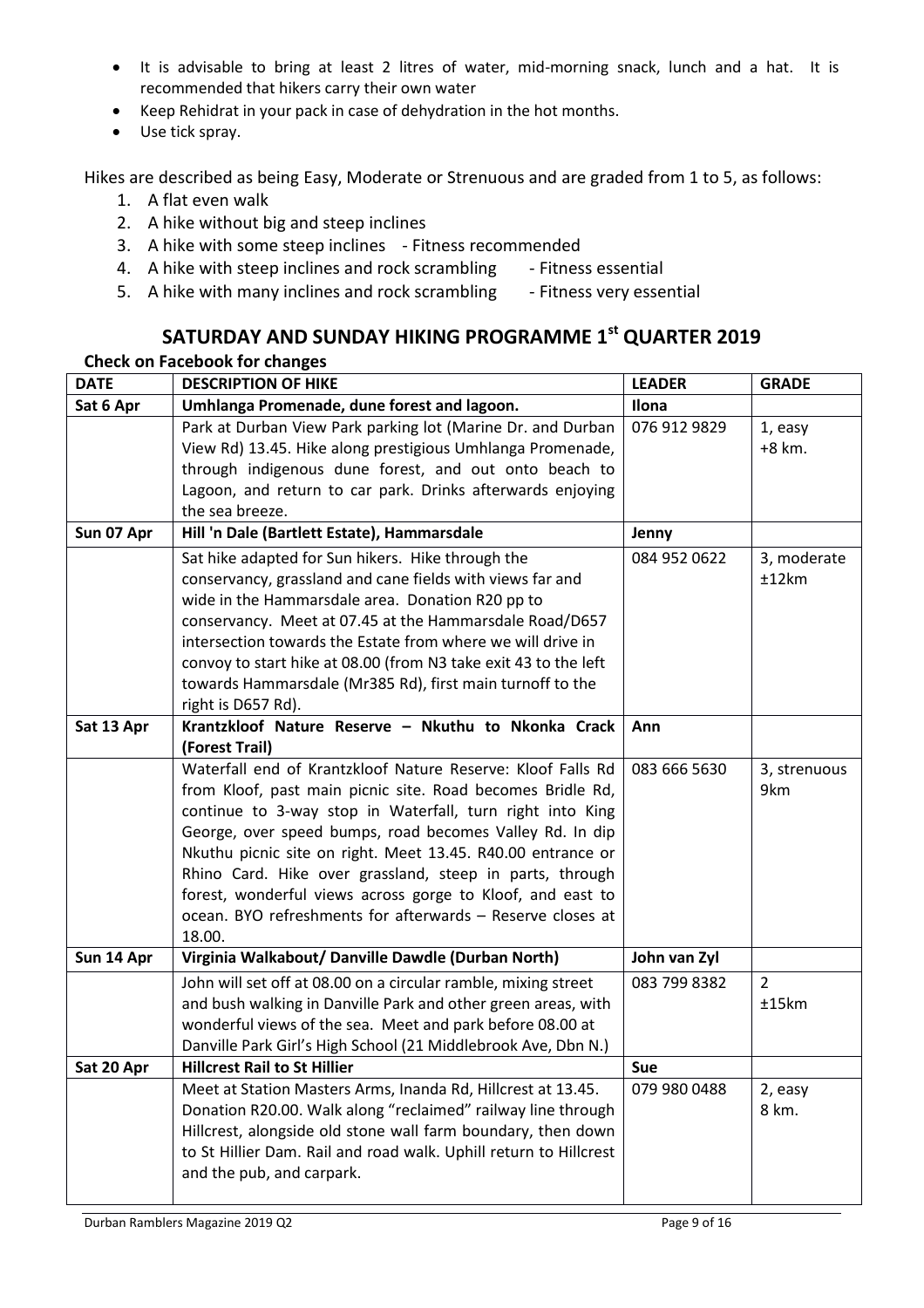| <b>DATE</b>                           | <b>DESCRIPTION OF HIKE</b>                                                                                                                                                                                                                                                                                                                                                                                                                                                                                                                                                                                                                                    | <b>LEADER</b>                                | <b>GRADE</b>                       |
|---------------------------------------|---------------------------------------------------------------------------------------------------------------------------------------------------------------------------------------------------------------------------------------------------------------------------------------------------------------------------------------------------------------------------------------------------------------------------------------------------------------------------------------------------------------------------------------------------------------------------------------------------------------------------------------------------------------|----------------------------------------------|------------------------------------|
| Sun 21 Apr                            | <b>Public holiday</b>                                                                                                                                                                                                                                                                                                                                                                                                                                                                                                                                                                                                                                         |                                              |                                    |
| Easter Sun.                           | No Sunday hike scheduled - join Saturday hikers                                                                                                                                                                                                                                                                                                                                                                                                                                                                                                                                                                                                               |                                              |                                    |
| Mon 22 Apr                            | <b>Everglades to Inhlazane</b>                                                                                                                                                                                                                                                                                                                                                                                                                                                                                                                                                                                                                                | <b>Francois</b>                              |                                    |
| <b>Family Day</b>                     | Public holiday. Join Pietermaritzburg Ramblers on an all day<br>hike. To Inhlazane from Everglades in the Dargle area. Steep,<br>grade 4 for a short distance. Refreshments after. Everglades<br>asks a fee. Meet @ Sasol Service Station Merrivale 07.15<br>depart 07.30. Fuel levy R50.                                                                                                                                                                                                                                                                                                                                                                     | 083 983 8007                                 | 4, steep<br>±10km                  |
| Sat 27 Apr                            | Burman Bush, Morningside.                                                                                                                                                                                                                                                                                                                                                                                                                                                                                                                                                                                                                                     | Philip                                       |                                    |
|                                       | Hike was rained off 1st quarter. Park in Nimmo Rd between<br>Jameson Park and Mitchel Park. (Car guards) 13.45. Hike<br>through Morningside to main gate in Burman St. Guard will<br>accompany us as we do several loops of this gem in suburbia.<br>Return past some stately residences.                                                                                                                                                                                                                                                                                                                                                                     | 082 417 0204                                 | 2, moderate,<br>longish<br>$+8km.$ |
| Sun 28 Apr                            | <b>Monteseel</b>                                                                                                                                                                                                                                                                                                                                                                                                                                                                                                                                                                                                                                              | <b>Philip C</b>                              |                                    |
| aQuelle<br><b>Tour Durban</b><br>2019 | Monteseel, situated on top of the 'Inchanga Hill' is known for<br>its extensive climbing routes with panoramic views of the<br>surrounding areas, mostly the Valley of 1 000 Hills. On KZN<br>Sandstone Sourveld (an endangered grassland ecosystem)<br>there is a small valley with grassland on one side and scarp<br>forest on the other. Hike follows the contours of the<br>escarpment and then steeply down to the valley and back.<br>Donation to conservancy R20 (members) R25 (non-members).<br>Meet at 07.45am at Union Main Centre, 45 Old Main Rd,<br>Pinetown, or at 08.30am at Drum and Bell (10 Old Main Rd,<br>Drummond). Petrol sharing R20. | 082 417 0204                                 | Grade 3-4<br>Vertigo<br>±17km      |
| Sun 28 Apr                            | The Ambers, Howick (Midlands Hiking Club)                                                                                                                                                                                                                                                                                                                                                                                                                                                                                                                                                                                                                     | <b>Keith</b>                                 |                                    |
|                                       | Day hike around the Ambers. Donation. R20pp. Very popular<br>- bookings by e-mail only.                                                                                                                                                                                                                                                                                                                                                                                                                                                                                                                                                                       | 033 239 5023/<br>keimarg@iunca<br>pped.co.za | Grade 2-3;<br>±14km                |
| Wed 1 May                             | <b>Monks Cowl, Little Berg</b>                                                                                                                                                                                                                                                                                                                                                                                                                                                                                                                                                                                                                                | <b>Francois</b>                              |                                    |
| Labour Day                            | Public holiday. Join Pietermaritzburg Ramblers on an all day<br>hike. Monks Cowl, Little Berg hike past the Sphinx to Blind<br>Man's Corner and down Keartlands Pass. KZN Wildlife day<br>fee. Meet at Sasol Service Station Merrivale 06.00 departing<br>06.15. Fuel levy R100                                                                                                                                                                                                                                                                                                                                                                               | 083 983 8007                                 | Grade 4;<br>±15km                  |
| Sat 4 May                             | Clifton Circuit, Shongweni.                                                                                                                                                                                                                                                                                                                                                                                                                                                                                                                                                                                                                                   | Werner                                       |                                    |
|                                       | Exit 33 from M13, left into Kassier Rd, left onto MR599<br>(Shongweni Dam sign). Park at Mushroom farm (tip security<br>guard) 13.45. Hike through cane fields and uphill to Clifton<br>Tower. Views east to city and ocean. A few steep hills. Well-<br>earned drinks afterwards at Shongweni club.                                                                                                                                                                                                                                                                                                                                                          | 084 206 7836                                 | 3, strenuous<br>9 km               |
| Sun 05 May                            | Beach Bums (Casuarina Beach), Westbrook                                                                                                                                                                                                                                                                                                                                                                                                                                                                                                                                                                                                                       | <b>Margie</b>                                |                                    |
|                                       | Hike up and down the hills, across a nursery, through some<br>bush and along a bit of beach. Variety and fun guaranteed!<br>Hike will finish around lunch time. Optional swim/ drinks/<br>lunch at Beach Bums afterwards. Meet at 07.00 at Virginia<br>airport or Beach Bums, Casuarina Beach in time to start hike<br>at 07.30. Petrol sharing R20.                                                                                                                                                                                                                                                                                                          | 073 437 6915                                 | Grade 2<br>±15km                   |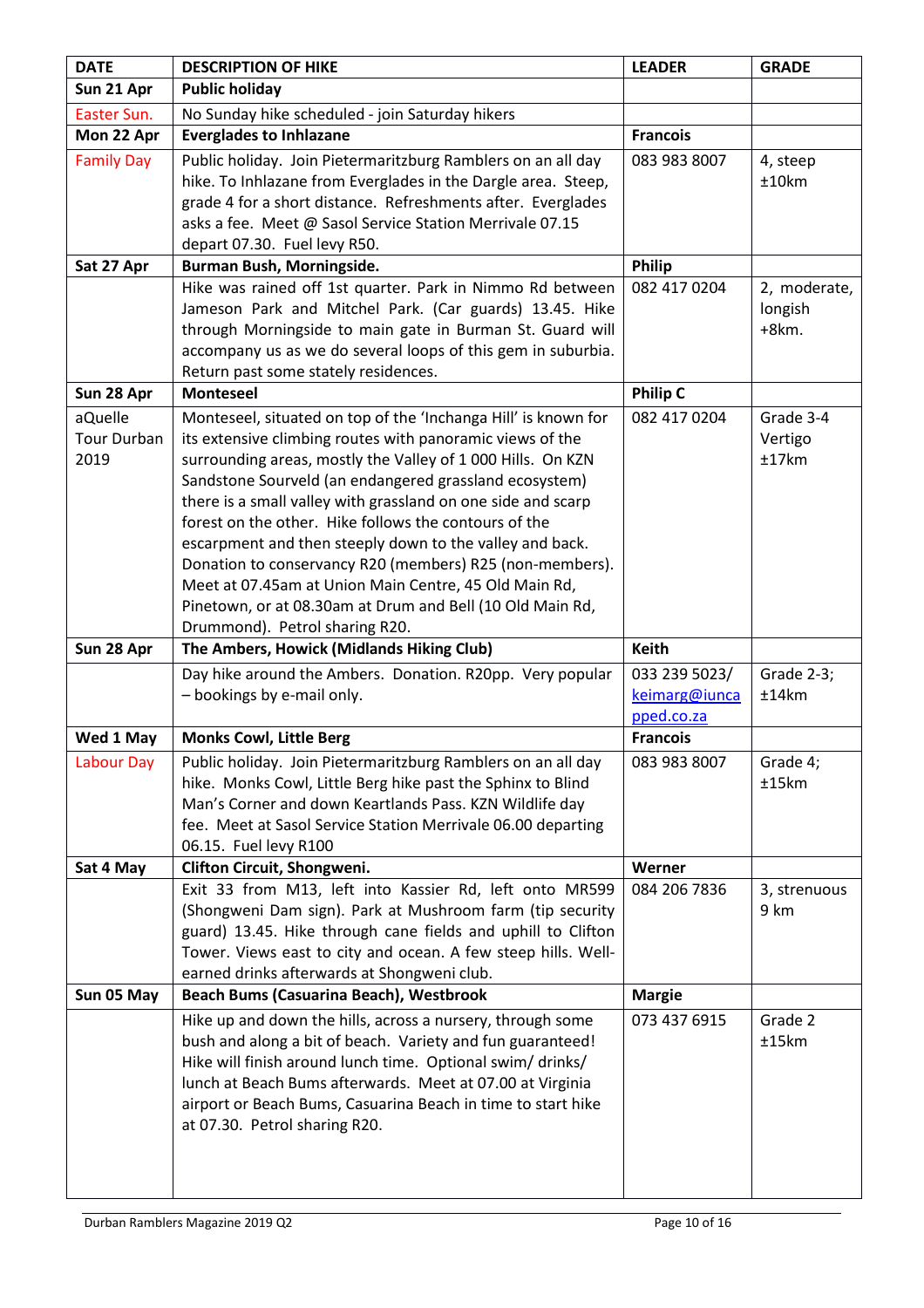| <b>DATE</b> | <b>DESCRIPTION OF HIKE</b>                                                                                            | <b>LEADER</b>   | <b>GRADE</b> |
|-------------|-----------------------------------------------------------------------------------------------------------------------|-----------------|--------------|
| Sat 11 May  | Nkonka Trust and Tanglewood Conservancy, Kloof.                                                                       | Werner          |              |
|             | New route! Maytime Centre from M13, Haygarth Rd to                                                                    | 084 206 7836    | 3, moderate  |
|             | Nkonka Trust. Drive down to parking by 13.45. R40.00 for 2                                                            |                 | Vertigo(?)   |
|             | conservancies. Great views west, south and east. New trails                                                           |                 | 7km.         |
|             | cut over grassland, down to Motala, along road to                                                                     |                 |              |
|             | Tanglewood. Into Tanglewood for tea break and up to cliff                                                             |                 |              |
|             | ledge, under waterfall. Steep path out of Tanglewood, and                                                             |                 |              |
|             | return to Nkonka Trust. BYO drinks to enjoy at view site.                                                             |                 |              |
| Sun 12 May  | Longshadow/ Everton Circuit                                                                                           | Ana/ Margie     |              |
|             | We need hikers to volunteer to lead hikes. Training will be                                                           | 082 486 2320    | Grade 2-3    |
|             | provided and there will always be an experienced hike leader                                                          | 073 437 6915    | ±10km        |
|             | to back up new leaders. Margie has agreed to help lead this                                                           |                 |              |
|             | relatively easy hike for anyone that would like to become                                                             |                 |              |
|             | involved in leading hikes. This hike goes upstream from                                                               |                 |              |
|             | Krantzkloof NR into the Everton Conservancy (oldest urban                                                             |                 |              |
|             | conservancy in SA) taking both seldom used and new routes                                                             |                 |              |
|             | to various waterfalls. The area is renowned for its                                                                   |                 |              |
|             | outstanding natural beauty and rich biodiversity. Entrance                                                            |                 |              |
|             | fee R40. Meet at 08.00 at the KKNR main picnic/ parking area                                                          |                 |              |
|             | (152 Kloof Falls Rd).<br><b>Stainbank Nature Reserve.</b>                                                             | <b>Steve</b>    |              |
| Sat 18 May  | Coedmore Rd, Yellowwood Park. 13.30 as entry process is                                                               | 083 956 1556    | 3, moderate  |
|             | slow. R40.00 cost or Rhino card. Hike through pleasant                                                                |                 | 8 km         |
|             | grassland, bush, a few river crossings, grazing game. Steve                                                           |                 |              |
|             | inside-out. BYO<br>knows<br>this<br>reserve<br>refreshment for                                                        |                 |              |
|             | afterwards.                                                                                                           |                 |              |
|             | Mzinyathi Falls, Inanda (Green Corridor)                                                                              |                 |              |
|             |                                                                                                                       |                 |              |
| Sun 19 May  |                                                                                                                       | <b>Philip C</b> |              |
|             | This is a lovely walk with stunning views over the dam up to                                                          | 082 417 0204    | Grade 2 Mod  |
|             | the Falls, which plunges 100m down a beautiful sandstone                                                              |                 | Strenuous    |
|             | amphitheatre into the forested gorge. Going down to the                                                               |                 | Vertigo      |
|             | bottom of the falls, a circular route is followed back out of the                                                     |                 | ±12km        |
|             | gorge. A Green Corridor initiative. Members R30 Non-                                                                  |                 |              |
|             | members R50 for the guide. Meet at 08.00 at Mozambik<br>restaurant parking area at 9 Inanda Rd, Hillcrest to drive in |                 |              |
|             | convoy alternatively meet 08.45 at Durban Green Corridor's                                                            |                 |              |
|             | eNanda Adventure Park (directions available from their                                                                |                 |              |
|             | website). Petrol sharing R30.                                                                                         |                 |              |
| Sat 25 May  | Infinite Adventure/Park Run, Wootton Rd, Botha's Hill.                                                                | Werner          |              |
|             | Meet at Pot & Kettle, Botha's Hill 13.30, before proceeding, in                                                       | 084 206 7836    | 3, strenuous |
|             | convoy, to Infinite Adventures for hike. Start at 14.00.                                                              |                 | 9 km.        |
|             | Donation R20.00. Hike down to dam, up grassy hill near                                                                |                 |              |
|             | Phezulu, along "park run" tracks. Beautiful views of Valley of                                                        |                 |              |
|             | <b>1000 Hills</b>                                                                                                     |                 |              |
| Sun 26 May  | <b>Best of Palmiet (Westville)</b>                                                                                    | Linda           |              |
|             | A new Sunday hike. A walk through to the top of this beautiful                                                        | 083 353 8319    | Grade3 Mod   |
|             | reserve with spectacular cliffs, river, indigenous bush and                                                           |                 | Vertigo;     |
|             | grassland. Hiking pole recommended to assist with various                                                             |                 | ±10km        |
|             | river crossings. The reserve and river is named after the                                                             |                 |              |
|             | riverine plant Prionium serratum (Palmiet) which was                                                                  |                 |              |
|             | formerly abundant in the area. Optional drinks/ lunch                                                                 |                 |              |
|             | afterwards at Waxy O' Connors. R30 donation to reserve.                                                               |                 |              |
|             | Meet at 08.00 at the Palmiet Nature Reserve, off Old New<br>Germany Rd, Westville.                                    |                 |              |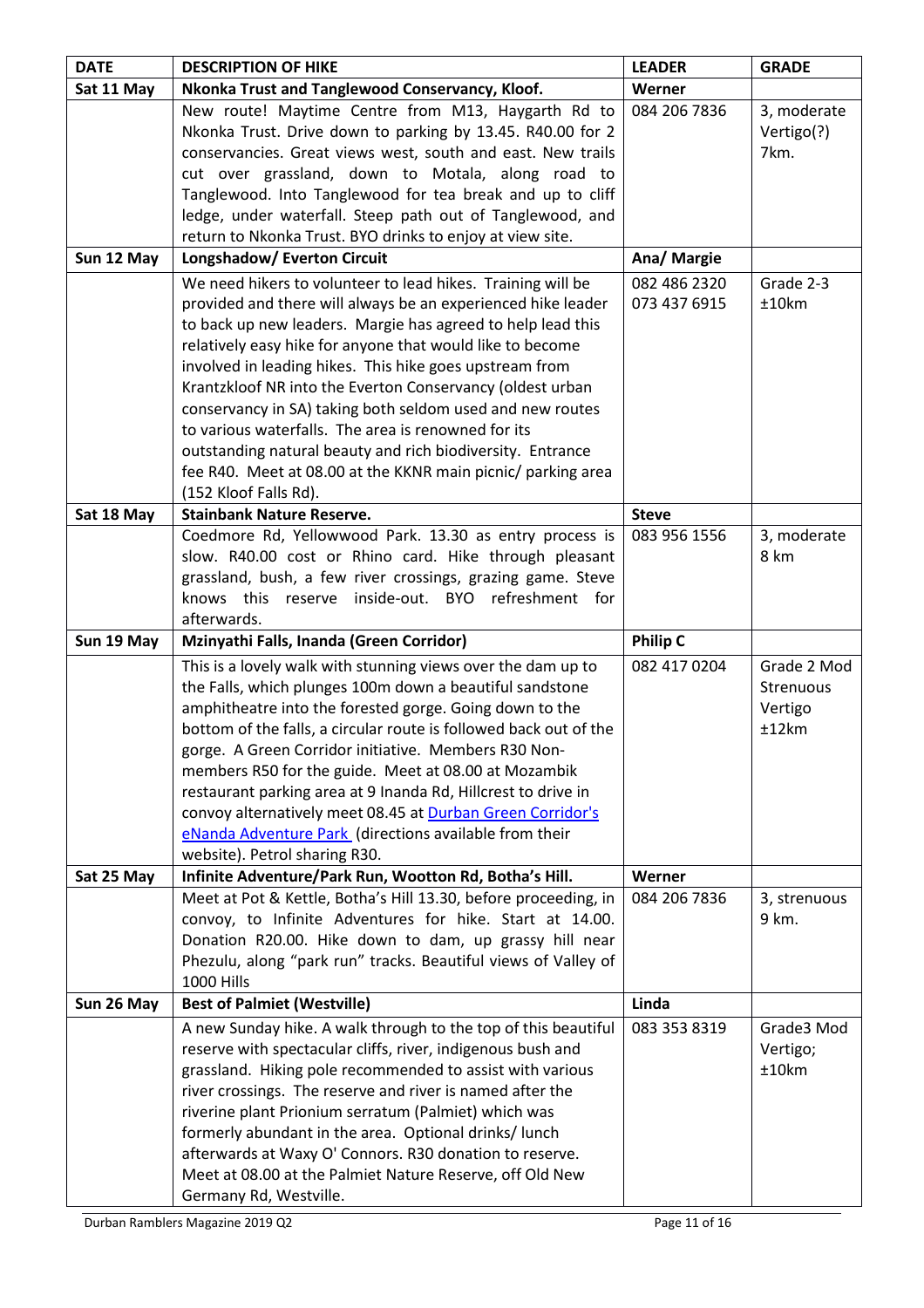| <b>DATE</b>      | <b>DESCRIPTION OF HIKE</b>                                                                                                 | <b>LEADER</b>      | <b>GRADE</b>            |
|------------------|----------------------------------------------------------------------------------------------------------------------------|--------------------|-------------------------|
| Sat 1 Jun        | <b>Casino to Umgeni Bird Park.</b>                                                                                         | <b>Biff</b>        |                         |
|                  | Park at Casino (R10) or Pirates Parking, and meet on                                                                       | 082 609 9684       | 1, easy                 |
|                  | Promenade in front of Wimpy at 13.45. Walk along                                                                           |                    | 7 km                    |
|                  | Promenade to Umgeni River, over bridge and up-stream to                                                                    |                    |                         |
|                  | Bird-Park. Drinks and supper options abound.                                                                               |                    |                         |
| Sun 02 Jun       | <b>Rocky Bay (Park Rynie)</b>                                                                                              | <b>Anne Wilson</b> |                         |
| Ironman          | Terrain is easy and mainly through sugarcane and coastal                                                                   | 079 850 0206       | Grade 2                 |
| 2019             | forest. It's a fairly exposed hike so a hat and sufficient                                                                 |                    | ±19km                   |
|                  | drinking water essential. Bring binos in case you are lucky                                                                |                    |                         |
|                  | enough to spot a whale! Entrance fee R20. Drinks in the pub                                                                |                    |                         |
|                  | afterwards. Meet at 07.30 in road at Glenwood Village, 397                                                                 |                    |                         |
|                  | Che Guevara (Moore) Rd or Rocky Bay Resort (exit 104 from                                                                  |                    |                         |
|                  | N2) in time to start hike at 08.30. Petrol sharing R50                                                                     |                    |                         |
| Sun 02 Jun       | <b>Umgeni Valley (Midlands Hiking Club)</b>                                                                                | <b>Keith</b>       |                         |
| Ironman          | Day hike in Umgeni Valley. Day entry R30pp. Very popular -                                                                 | 033 239 5023/      | 14-16 km                |
| 2019             | bookings by e-mail only.                                                                                                   | keimarg@iunca      |                         |
|                  |                                                                                                                            | pped.co.za         |                         |
| Sat 8 Jun        | Krantzkloof Nature Reserve - Beacon Trail.                                                                                 | <b>Abdullah</b>    |                         |
|                  | Meet in main picnic site in Kloof Falls rd, Kloof at 13.45.                                                                | 084 478 6779       | 3, moderate             |
|                  | Entrance R40.00 or Rhino card. Enjoy wonderful views of                                                                    |                    | Vertigo                 |
|                  | Kloof Gorge, and east to ocean and city. A few challenging                                                                 |                    | 7 km.                   |
|                  | steep parts en route and grassland on top. Drinks at Nature<br>Cafe afterwards.                                            |                    |                         |
| Sun 09 Jun       | <b>Wilson's Wharf to Point Waterfront</b>                                                                                  | Jonathan           |                         |
|                  |                                                                                                                            |                    |                         |
| Comrades<br>2019 | Comrades Marathon road closures to the West of Durban so<br>we explore Durban to the East. This walk will include stops at | 082 420 9577       | Grade 1 Easy<br>$+10km$ |
|                  | a few museums either on way to or from Point Waterfront                                                                    |                    |                         |
|                  | and Durban promenade. Drinks afterwards at Wilson's                                                                        |                    |                         |
|                  | Wharf. Bring some money for entrance to museums or                                                                         |                    |                         |
|                  | refreshments along the way. Durban Holocaust & Genocide                                                                    |                    |                         |
|                  | Centre (North Beach) 8.30am-4pm; Port Natal Maritime                                                                       |                    |                         |
|                  | Museum 11am-3.45pm; Durban Natural Science Museum                                                                          |                    |                         |
|                  | 11am-4pm. Meet and park at 08.00am at Wilson's Wharf                                                                       |                    |                         |
|                  | (Boatmans Rd)                                                                                                              |                    |                         |
| Sat 15 Jun       | Roosfontein, Westville.                                                                                                    | Ismail             |                         |
|                  | Park at entrance to Westville Prison, off Spine Rd. 13.45. A                                                               | 083 786 6733       | 3, moderate             |
|                  | good winter hike over grassland, view over Umbilo River,                                                                   |                    | 8 km                    |
|                  | Queensburgh.                                                                                                               |                    |                         |
| Sun 16 Jun       | Killarney Rockeries/Highstakes (Cato Ridge)                                                                                | <b>Margie</b>      |                         |
| <b>Youth Day</b> | Steep in places, but rewarded with flowering aloes in winter.                                                              | 073 437 6915       | Grade 2-3               |
|                  | Possible entrance fee (R20?) which is normally refundable on                                                               |                    | ±14km                   |
|                  | purchase of refreshments. Meet at 08.00 at Union Main                                                                      |                    |                         |
|                  | Centre, 45 Old Main Rd, Pinetown or at 08.20 at Cato Ridge                                                                 |                    |                         |
|                  | turn off (N3 exit 53), or follow signboards to Highstakes. Hike                                                            |                    |                         |
|                  | will start at 08.30. Petrol sharing R30.                                                                                   |                    |                         |
| Sat 22 Jun       | Summerveld - Shongweni Circuit                                                                                             | Jon                |                         |
|                  | M13, exit 33, left and first right into Cliffdale, left into<br>Hawkestone, right into Summerhill Rd, park at Summerveld   | 082 459 1522       | 2, easy<br>8km.         |
|                  | Lodge. Trail along "horsey" country roads, and through                                                                     |                    |                         |
|                  | grassland. Drinks at Lodge afterwards.                                                                                     |                    |                         |
|                  |                                                                                                                            |                    |                         |
|                  |                                                                                                                            |                    |                         |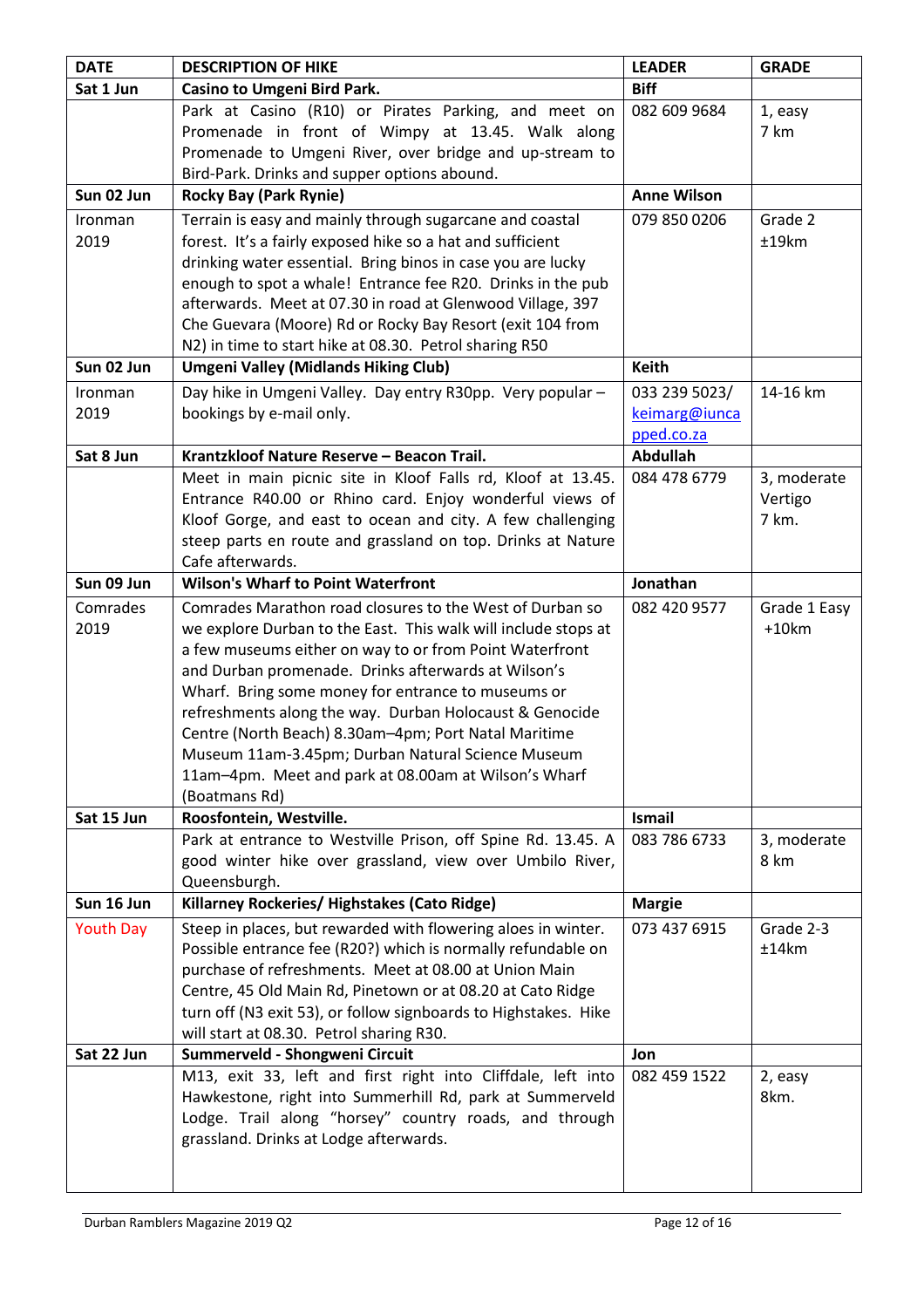| <b>DATE</b> | <b>DESCRIPTION OF HIKE</b>                                       | <b>LEADER</b>   | <b>GRADE</b>     |
|-------------|------------------------------------------------------------------|-----------------|------------------|
| Sun 23 Jun  | Valley of 1000 Hills (Botha's Hill)                              | <b>Stella</b>   |                  |
|             | Steep in parts. Hike into the valley and follow the river before | 078 319 8979    | Grade 3-4        |
|             | scrambling back up to the dirt road then back down to river      |                 | 18km             |
|             | before the final climb out of the valley, via the dam. Drinks    |                 |                  |
|             | afterwards at the Chef School. Meet at 08.00 at 1000 Hills       |                 |                  |
|             | Chef School, 2 Wootton Ave, Botha's Hill.                        |                 |                  |
| Sat 29 Jun  | Sugar Loaf - Botha's Hill rail - Assagay                         | Ann             |                  |
|             | From Old Main Rd, Hillcrest, through robot at Kassier Rd,        | 083 666 5630    | 2, moderate      |
|             | Sugar Loaf Centre on left at bottom of Botha's Hill. Park at     |                 |                  |
|             | 13.45. Hike along railway up to historic Botha's Hill Station,   |                 | 9 km             |
|             | continue past Heidi's Farm Stall, refreshment break at river,    |                 |                  |
|             | return through small holding land and suburb of Assagay.         |                 |                  |
| Sun 30 Jun  | Old Baldy (iSithumba) - Green Corridor                           | <b>Abdullah</b> |                  |
|             | Scenic hike through Isithumba village, along the Umgeni River    | 084 478 6779    | Grade 4          |
|             | followed by a steep climb up Old Baldy (400m alt) to some        |                 | <b>Strenuous</b> |
|             | spectacular views of the valley. The path is steep and in one    |                 | Vertigo;         |
|             | section scrambling is required. Hike is best done during the     |                 | ±10km            |
|             | cooler conditions of winter with flowering aloes adding charm    |                 |                  |
|             | to the experience. A Green Corridor initiative - R40 members     |                 |                  |
|             | and R50 non-members towards the guide fees. Meet at 08.15        |                 |                  |
|             | at iSithumba Adventure Park (15030 D1004 Rd, Ximba).             |                 |                  |
|             | Option for ride-share, contact hike leader.                      |                 |                  |

#### *OTHER RAMBLERS ACTIVITIES*

As some of you may know, Lee D'Eathe founded the Palmiet River Watch in order to monitor the health of the river. Here is an article on a recent activity hosted by this River Watch:

[palmiet-river-watch-hosts-international-scientists/](https://highwaymail.co.za/310883/palmiet-river-watch-hosts-international-scientists/)

# **Palmiet River Watch hosts international scientists**

FIFTY-FOUR international climate change scientists visited the Palmiet Nature Reserve last Wednesday, a perfect example of<br>biodiversity under threat.

This was one of several excursions for the scientists to see activities or projects around Durban with relevance for climate change and sustainability in the African context.

The scientists were in Durban attending the first meeting with about 240 authors from around the world, putting together the massive sixth Global Assessment Report for the Intergovernmental Panel on Climate Change (IPCC).<br>Palmiet River Watch founder and

champion, Lee D'Eathe, shared some fascinating geological, archeological and historical facts from the area; and how natural areas were continually being lost.

The Palmiet River Watch is a voluntary group of local individuals who regularly assess river health, run a flood warning system for the Quarry Road community downstream, and monitor and report<br>pollution events, enabling the authorities to respond and minimise the impact. More than 100 pollution events are reported and registered every year.

The appointment of a service provider, with the skills and experience to address the root causes rapidly, is awaited. They would need to ensure there are continual, meaningful, significant, sustainable and<br>measurable reductions of environmental impacts within the Palmiet River Valley," said Lee

Smiso Bhengu, from Environmental



Intergovernmental Panel on Climate Change visitors exploring the Palmiet Nature Reserve.

Planning and Climate Protection Department<br>(EPCPD), spoke about the connection between the municipality and climate change. The Palmiet River being included as<br>a proof of a concept project in the uMngeni Ecological Infrastructure Partnership (UEIP).

Bheka Nxela (EPCPD) spoke about Ecosystem Restoration Interventions across Durban, including invasive vegetation control, reforestation and grassland management.

Kloof Conservancy's chairman, Paolo<br>Candotti, accompanied by a group of ecochamps from the Aller River Rehabilitation project, spoke about successes and failures in addressing river water pollution, illegal dumping and invasive alien vegetation; and the challenges of providing adequate rubbish hags for residents to dispose of household waste and nappies responsibly.

Other local experts included Nicholas<br>Saunders (live snake exhibit), Alan Smith (geologist), Himansu Baijnath (author of<br>Strilizias of the World), Johan Bodenstein (expert on the polyphagous shot hole borer), Mahomed Desae (Aquatic Ecosystem Research and assessments) and Marlies H Craig (author of What Insect are You).

Durban Ramblers Magazine 2019 Q2 **Page 13 of 16** Page 13 of 16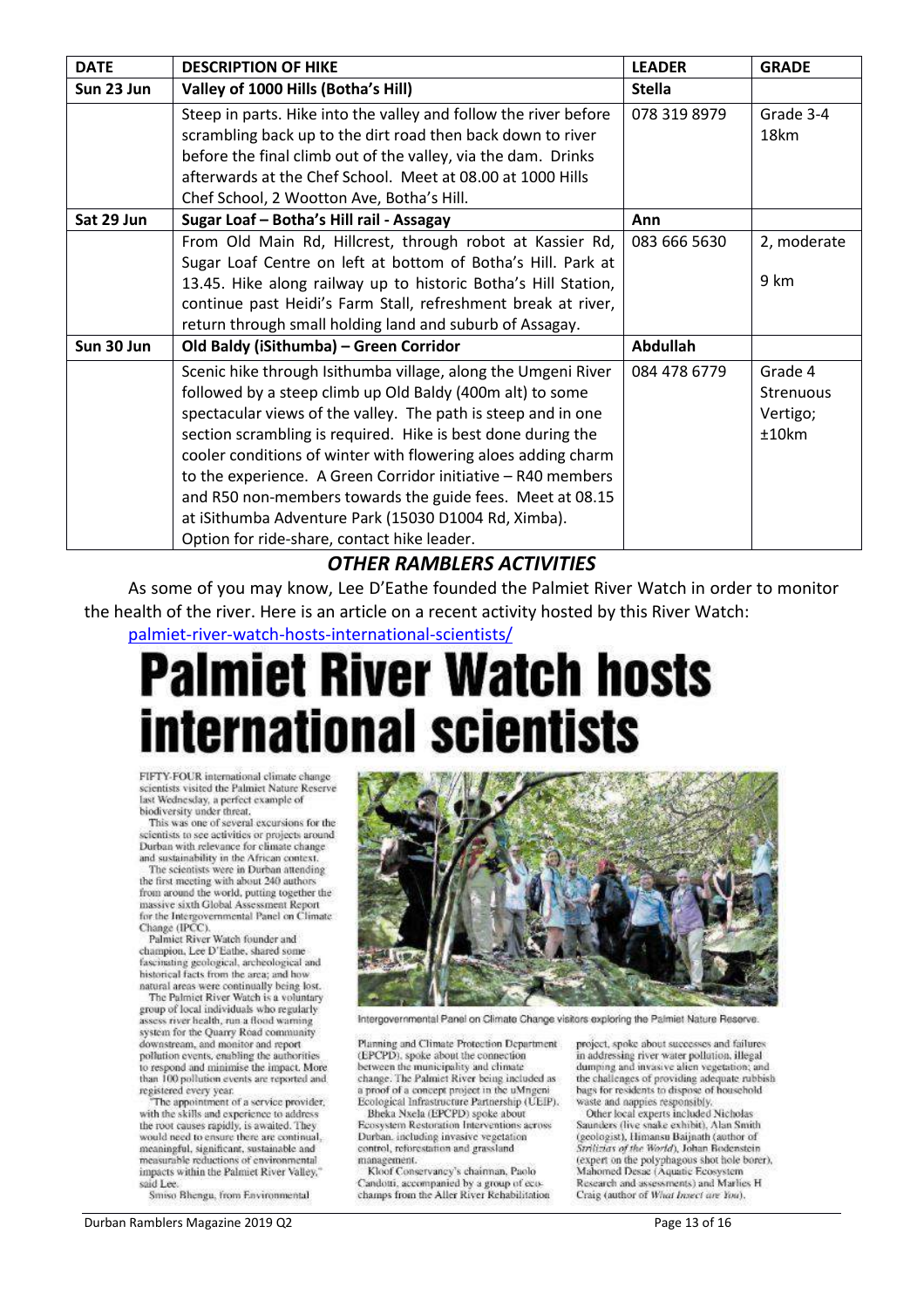#### *MEMBERS' STORIES*

Gordon Tomlinson has also been investigating the Palmiet; that is the Palmiet Nature Reserve. He sent me the following interesting information on its geology, which he most likely found on [http://www.palmiet.za.net/geology.htm:](http://www.palmiet.za.net/geology.htm) Gordon provided the photos.

#### *Geology of the Palmiet Nature Reserve*

To understand the rocks that make up the cliffs and gorge walls of the Palmiet Nature Reserve it is necessary to think in terms of a very different environment than exists today. The Natal Group, to which these sandstones belong, was formed about 600 million years ago. Well known geographical features such as the Drakensberg and Cape Mountains were still to be formed.

KwaZulu-Natal lay near the heart of the supercontinent Gondwanaland (the Indian and Atlantic Oceans had not been formed). Animal life was only just beginning to evolve in the warm seas and plants had yet to colonize the land.

The Palmiet area and most of KwaZulu-Natal, must have resembled a desert similar to Gobi Desert in China which is cold and arid. The total lack of plants (other than algae) and animals made the region much harsher than any modern equivalent and the climate one of even greater extremes. There were no soils and vegetation to retain water, and even the



atmosphere was different, being richer in carbon dioxide and containing less oxygen.

So; envisage a long, flat-bottomed, sand-filled valley stretching from a major lake or inland sea near Port Shepstone, north-eastwards to a mountainous area in what is now southern Swaziland. Along the western edge of this valley (by Pietermaritzburg) barren rolling hills rose and



stretched away to the far distance. On the eastern margin, which lay out past the present-day coast, similar hills stretched several hundreds of kilometres to the area that is now the Antarctic. A large river drained the highlands to the north east and smaller tributaries flowed in from both margins. However, as there was no soil or vegetation to form wetlands and retain water, the flow rate and river level was highly variable. When rains fell in the highland or hilly margins there was rapid runoff causing flash-floods to sweep down the valley, scouring out new river channels during peak discharge and depositing sheets of sandy alluvium after the flood. These layers of sand, now converted to sandstone, preserve the ripple marks and cross bedding caused by the flowing water during their deposition.

During major floods the mass of water also caused movement in the layers of sand in the river bed, distorting the fine structures and sometimes folding and deforming the bedding. The sequence of events during each flood followed a very similar pattern. First the water would sweep down the almost dry, or slowly flowing, river bed washing away obstacles and often cutting new channels. As the power of the flood waters waned, first the coarsest sediment (pebbles and coarse

sand), then progressively finer and finer material was deposited, so that in most sandstone beds the grain size systematically decreases from bottom to top.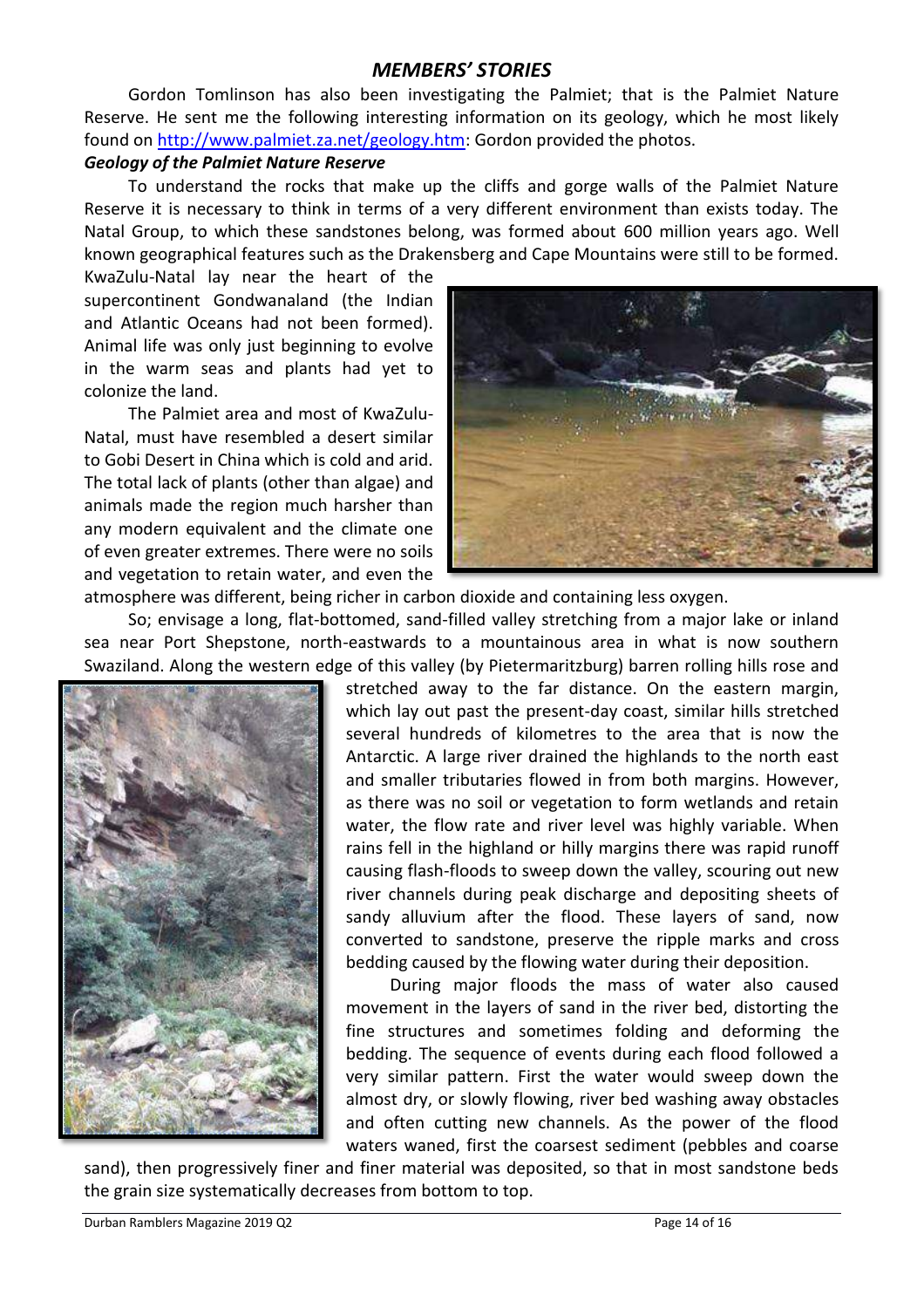Although most of the material carried by the rivers was sand and gravel, after the floods some pools of muddy water remained. The mud settled in these ponds to form lens-shaped bodies of mudstone and siltstone while some ponds evaporated completely producing mud flakes, just like those formed when modern puddles dry out. In most cases the next flood eroded and destroyed the mud layers before depositing another bed of sand, but occasionally a mudstone layer was preserved, or the mud flakes survived long enough to be incorporated into sandstone beds. Often river channels filled with sand during repeated minor floods, so that during the stronger floods the river would overflow and cut new channels through the layers of sand.

This environment existed for many millions of years, with movement along fault lines at each side of the valley allowing the base of the valley to sink so that the several hundreds of meters of sand and pebbles accumulated, and were converted into rock by burial. However, during this time continental drift was slowly moving the supercontinent Gondwanaland towards the South Pole. The climatic change generated glaciers in the highlands, which steadily grew until about 350 million years ago Arctic conditions prevailed. At this stage the landscape must have appeared as a wasteland of snow and ice, much like southern Greenland or Ellsworth Land (Antarctica), with only the tops of a few rocky hills (nunataks) peeping through the ice.

During the cooling and initial glaciation much of the Natal Group was eroded as the debrisrich ice sheets scoured the country side. This erosive phase formed glacial pavements, such as the

one in the University of Durban-Westville, and the scratch marks made by boulders frozen in the base of the glacier clearly indicate the direction of ice movement. Continental drift finally carried the area past the pole and into slightly warmer climates where the eroded debris could accumulate at the base of the glacier. In some parts of KwaZulu-Natal there is evidence that this glacial debris, termed the Dwyka Group, was reworked by flowing water, but in the Palmiet Nature Reserve area the mass of blue-grey rock containing many exotic pebbles and boulders is unsorted.

Although the deposition of the Dwyka Group marked the start of a major geological episode called the Karoo Era, in which many hundreds of meters of sediment accumulated, there is virtually no evidence of this phase in the Palmiet area. Only when the Gondwanaland began to break up some 200 million years ago did geological events again impact on the nature reserve. At this time the rocks that are now exposed on the land surface were far underground, and magma from deep in the earth (about 20 km) was able to escape upwards along the fractures in the splitting continent. Much of the magma escaped onto the surface to form the basaltic lava's, remnants of which are preserved in the Drakensberg and Lebombo region, but some was trapped in the fractures where it solidified to form dolomite. *(According to Werner, The dolomite should be dolerite ...* 



*Dolomite is formed in seas by organisms whilst intrusive rocks described are DOLERITE}* Occasionally fragments of sediments were caught up in the flow of magma and these xenoliths (fragment of rock differing in origin composition structure etc from the rock surrounding it ) were altered to granite-like lumps by the heat of the magma.

After the initial deep-seated fracturing that split Gondwana into the African, Australian, Antarctic and Indian continents, there was a prolonged period of seismic activity as the continents adjusted to the new configuration.

In the upper crust vertical and lateral movement occurred along fracture planes known as faults to compensate for mass movement. The fractured rock along the faults, called breccia, provided a pathway for the circulation of ground water.